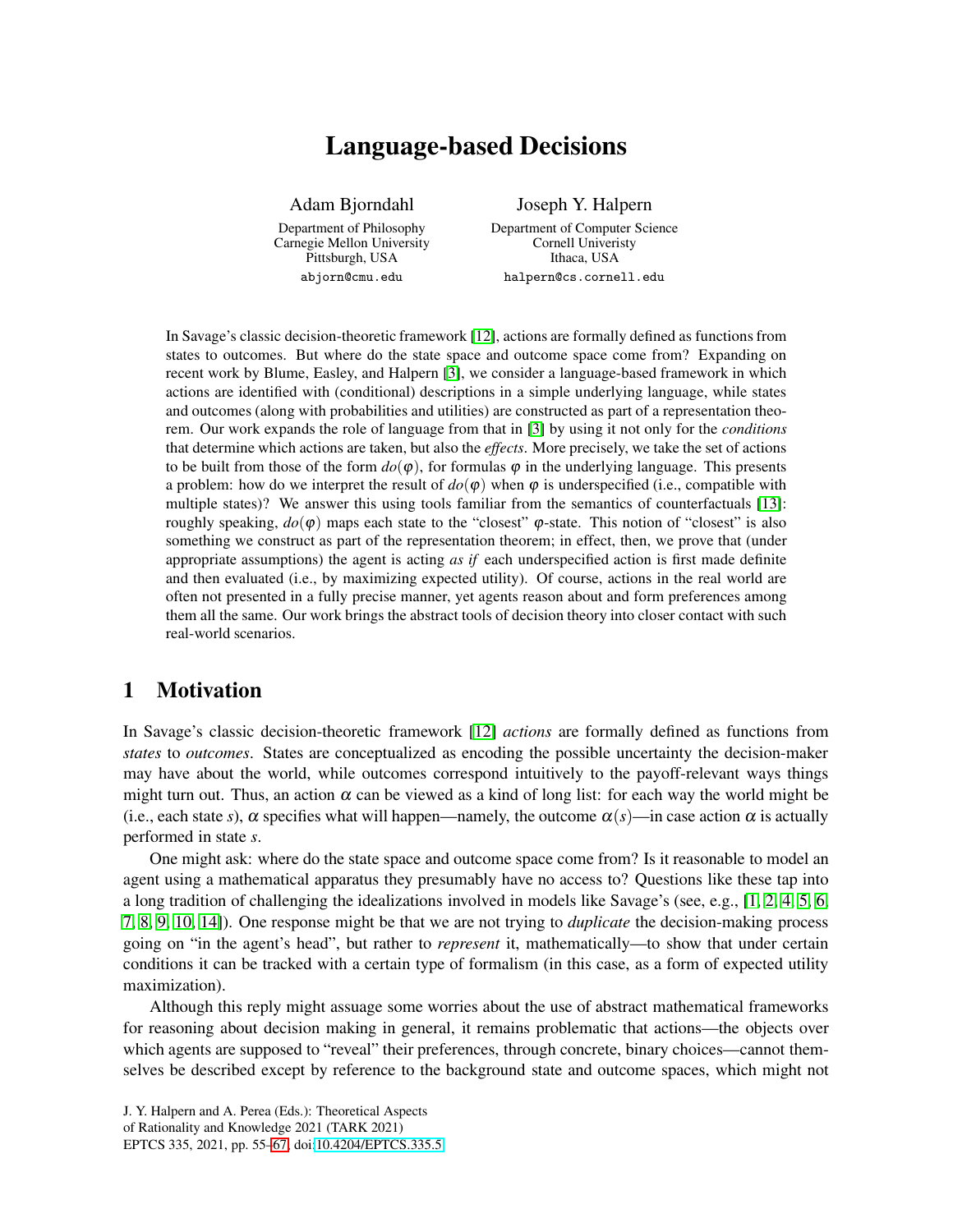be the states and outcomes that the agent is actually thinking of. In such models, although outcomes are what agents are supposed to ultimately care about, actions are the *means* by which they bring outcomes about. This makes an agent's preferences regarding actions arguably the closest point of contact that these models have to the empirical, observable reality of choosing between alternatives. Indeed, this interpretation of actions is what underlies many of the intuitions brought to bear to justify the various axioms of decision making that Savage postulates and relies upon to prove his celebrated representation theorem.

The concern with where the states and outcomes are coming from motivated Blume, Easley, and Halpern [\[3\]](#page-11-0) (henceforth BEH) to consider a model where acts and language are taken to be primary in a sense that we explain shortly, while the state and outcome space are constructed as part of the representation rather than specified exogenously. In more detail, BEH assumed that acts were programs in a simple programming language formed by closing off a set of primitive programs using if ... then . . . else . . . , so that if *a* and *b* are programs and *t* is a test (intuitively, a formula in a propositional language), then if *t* then *a* else *b* is a program. Thus, rather than conditioning actions on events (i.e., subsets of a state space), they are conditioned on *descriptions* of events, namely, tests. This approach allows BEH to not only circumvent a fixed, exogenous specification of the state space and outcome space (instead, they are constructed as part of a representation theorem, and programs are identified with maps from from these states to outcomes), but also (as they illustrate with several examples) makes it possible to capture a variety of *framing* effects, which basically derive from a mismatch between how the modeler conceives of the world and how the agent does, as manifested in different ways that descriptions of events might map onto actual events.

Our work is perhaps best understood as an extension of their work in which the role of language is even more central. Specifically, while BEH allowed arbitrary primitive programs, we take the primitive programs to have the form  $do(\varphi)$ , where  $\varphi$  is a formula. The  $do(\varphi)$  notation follows Pearl [\[11\]](#page-12-9); intuitively,  $do(\varphi)$  means that the agent somehow makes  $\varphi$  true. Note that this action is somewhat underspecified; it does not say what else becomes true as a result of  $\varphi$  being true; for example, if  $\psi$  is independent of  $\varphi$ , it does not tell us whether  $\psi$  or  $\neg \psi$  is true. In our representation theorem, we assume that the agent has a way of specifying the effects of  $d\rho(\varphi)$ . In more detail, we take states in our state space to be characterized by formulas in the language (this is similar to the canonical model used in BEH's representation theorem), and take the outcome space to be the same as the state space, so that a program maps states to states. As part of the representation theorem, the agent must decide what state  $d\rho(\varphi)$  maps each state  $\omega$  to. We follow standard approaches to giving semantics to counterfactuals [\[13\]](#page-12-2) by taking  $do(φ)$  to map  $ω$  to the "closest" state to  $ω$  (according to some measure of closeness) where  $φ$ is true. Of course, what counts as "closest" depends on the agent's subjective view of the world, and is constructed from their preferences over acts.

This approach allows us to model choices in a way that seems to us closer to how agents perceive and reason about the options available to them. To illustrate, consider a policy-maker trying to decide whether to raise the minimum wage to \$15 or to leave it as is. In our framework, this amounts to comparing the acts *do*(*MW* = \$15) and *do*(*true*) (where *do*(*true*) amounts to doing nothing). Of course, different agents may disagree about the side-effects of increasing the minimum wage (businesses may close, there may be more automation so jobs may be lost, and so on). This amounts to saying that different agents will interpret  $do(MW = $15)$  differently as a function from states to states, although all will agree that it will result in a state where the minimum wage is  $$15<sup>1</sup>$  $$15<sup>1</sup>$  $$15<sup>1</sup>$  We can also express contingent policies in our

<span id="page-1-0"></span><sup>&</sup>lt;sup>1</sup>We remark that in this paper we consider only the single-agent case, but we find the multi-agent case, and specifically the effect of disagreements about what the closest state is, an exciting direction for future work.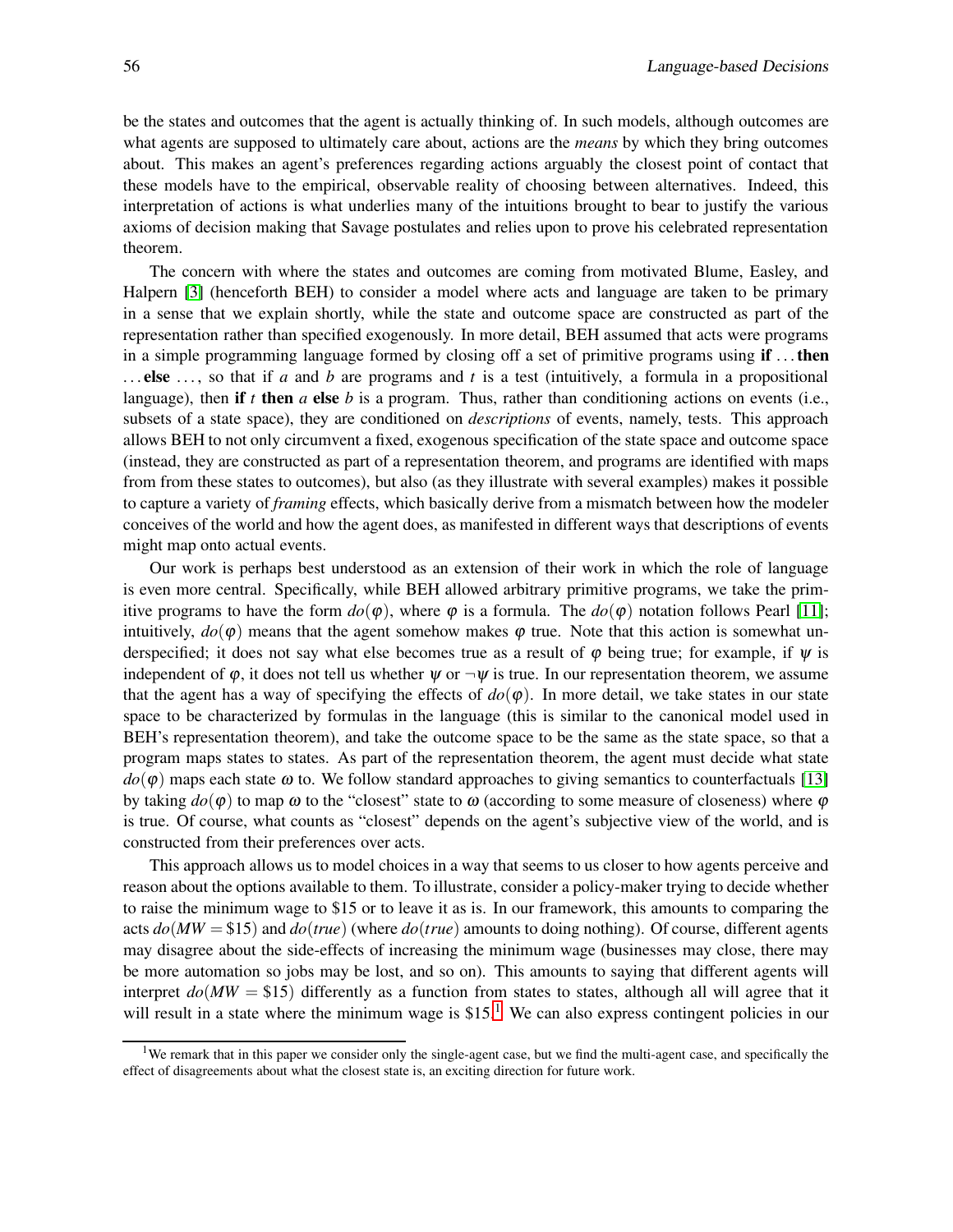framework, for example, raising the minimum wage if the economy is healthy.

By making both the acts and the test conditions formulas, we can capture framing and coarseness effects not only in the test conditions, but also in the choices. For example, we might imagine agents reacting differently to statements like "we will require that every citizen is paid at least \$15 dollars for each hour they work" versus "we will require every business owner to pay their employees at least \$15 for each hour they work", even if we can see that these are equivalent statements. Our framework would allow this.

The rest of this paper is organized as follows. We present our approach as an extension of the work of BEH. This has the benefit of allowing us to apply their representation theorem directly and focus our efforts on the novel aspects of our extension. We begin in Section [2](#page-2-0) by reviewing the relevant definitions from BEH and augmenting them with the new ones we need to capture language-based, underspecified effects of actions. Then in Section [3](#page-4-0) we articulate the representation theorem we are aiming at, introduce decision-theoretic axioms that allow us to achieve it—including axioms from BEH (Section [3.1\)](#page-4-1) as well as several new axioms (Section [3.2\)](#page-5-0)—and finally prove the theorem (Section [3.3\)](#page-7-0). Section [4](#page-9-0) concludes with a discussion of future work. Appendix [A](#page-10-0) collects proofs omitted from the main text.

## <span id="page-2-0"></span>2 Language, Actions, and Models

Our first step is to import the relevant definitions from BEH so as to present our extension of their work in context. In order to emphasize the changes that we make and to streamline the presentation, we alter some of their notation and terminology, and focus on the special case of their system without randomization.

Let  $\Phi$  denote a finite set of *primitive propositions*, and  $\mathcal{L} = \mathcal{L}(\Phi)$  the propositional language consisting of all Boolean combinations of these primitives. Although of course it is possible (and interesting) to consider other languages, in this work we focus on languages of this form as the *underlying language of action*—intuitively, the language in which both the conditions and the results of actions are specified.

A **basic model** (over  $\mathcal{L}(\Phi)$ ) is a tuple  $M = (\Omega, [\![\cdot]\!]_M)$  where  $\Omega$  is a nonempty set of *states* and  $[\![\cdot]\!]_M : \Phi \to 2^{\Omega}$  is a *valuation function*. The valuation is recursively extended to all formulas in  $\mathcal L$  in the usual way. Intuitively,  $[\![\varphi]\!]_M$  is the set of states where  $\varphi$  is true. Using  $[\![\cdot]\!]_M$  allows us to interpret descriptions in the language L (what BEH call "tests") as events:  $\varphi$  is interpreted as the subset  $[\![\varphi]\!]_M \subseteq \Omega$ of the state space  $Ω$ . We sometimes drop the subscript when the model is clear from context, and write  $\omega \models \varphi$  for  $\omega \in [\varphi]$ . We say that  $\varphi$  is *satisfiable in* M if  $[\varphi]_M \neq \varnothing$  and that  $\varphi$  is *valid in* M if  $[\varphi]_M = \Omega$ , and write  $\models \varphi$  to indicate that  $\varphi$  is valid in all basic models. Finally, we define the *theory of*  $\omega$  *(in M)* to be the set of all formulas true at  $\omega$ , denoted  $Th(\omega) = {\varphi : \omega \models \varphi}$ , and write  $\omega \equiv \omega'$  iff  $Th(\omega) = Th(\omega')$ .

Up to now, everything we have defined has followed BEH exactly—their "primitive tests" are our primitive propositions  $\Phi$ ; their "tests" are our formulas  $\mathcal{L}(\Phi)$ ; their "test interpretations" are our valuations  $\llbracket \cdot \rrbracket_M$ . Next we define our version of their "primitive choices". This is where our development begins to diverge, since we take these to be actions of the form  $do(\varphi)$ ; in other words, we specify primitive choices using the same underlying language  $\mathcal{L}(\Phi)$  that corresponds to tests, rather than treating them as a brand new set of primitives.

Formally, given a finite set of formulas  $F \subseteq \mathcal{L}$ , the set of **actions (over** *F*), denoted by  $\mathcal{A}_F$ , is defined recursively as follows: for each  $\varphi \in F$ ,  $do(\varphi)$  is an action (called a *primitive action*), and for all  $\psi \in \mathcal{L}$ and  $\alpha, \beta \in A_{\mathcal{L}}$ , if  $\psi$  then  $\alpha$  else  $\beta$  is an action. Following BEH, we take *F* to be finite (who take the set of primitive choices to be finite). It is also convenient because it allows us to exclude logical inconsistencies from *F*, obviating the need to interpret actions like *do*(*false*). For the propositional languages under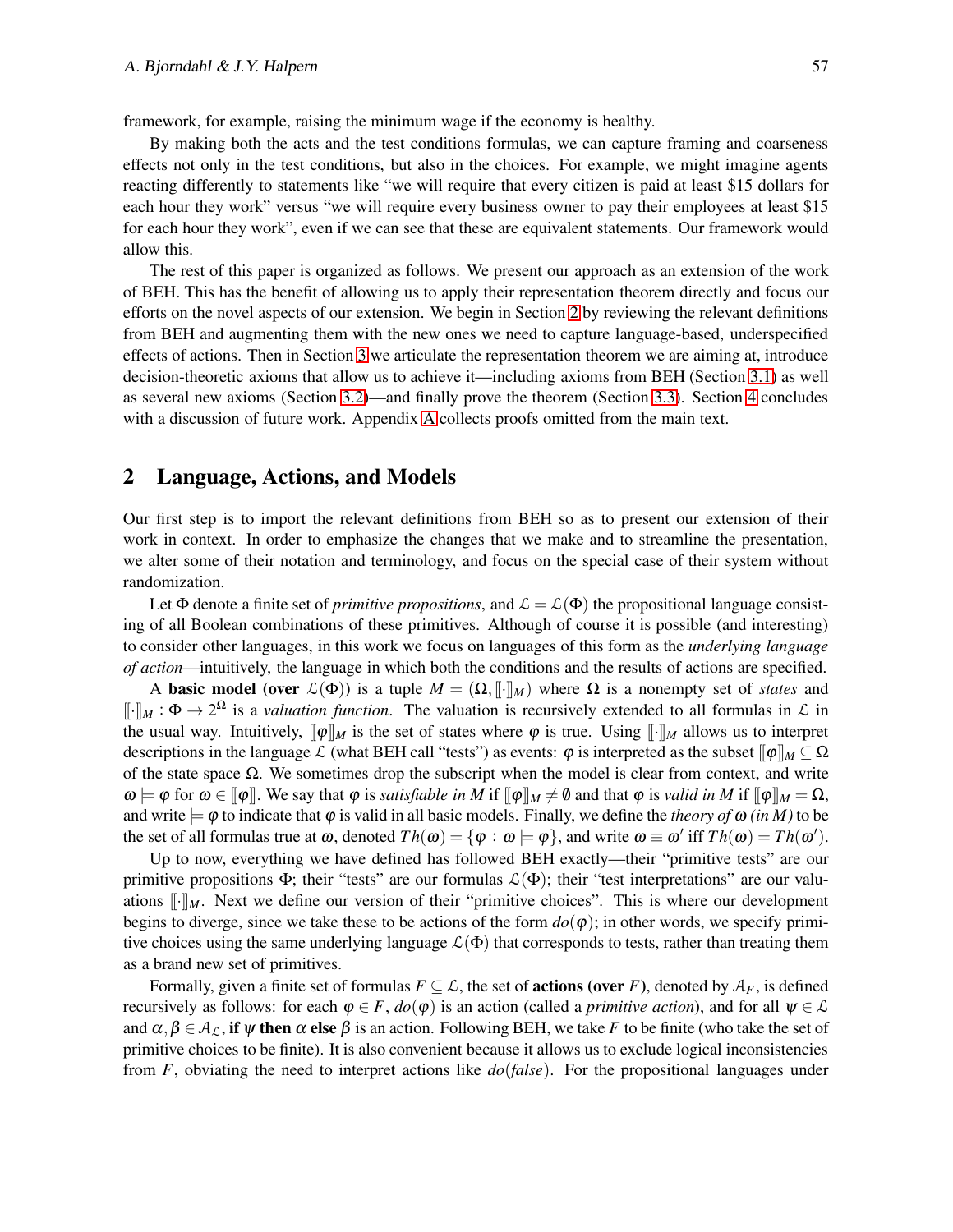consideration in this paper, up to logical equivalence, there are only finitely many formulas in any case.

Naturally, we also wish to *interpret* our actions in a way that respects their connection to the underlying language. This is the topic we turn to next.

## 2.1 Selection models

In a given basic model *M*, we want  $do(\varphi)$  to correspond to a function whose range is contained in  $[\varphi]_M$ , the set of  $\varphi$ -states. Thus, we restrict our attention to basic models in which each  $\varphi \in F$  is satisfiable—in this case we say that *M* is *F*-rich. But this is not enough: as discussed,  $do(\varphi)$  is underspecified; it does not in general determine a unique function. In order to interpret such actions and compare them to others, we must in some sense "fill in" the missing details. We formalize this with the concept of a selection model (for *F*), which is a basic model  $M = (\Omega, \lVert \cdot \rVert_M)$  together with a *selection function (for M*)  $c : \Omega \times F \to \Omega$  satisfying  $c(\omega, \varphi) \in [\varphi]]_M$ .

Selection functions were introduced by Stalnaker [\[13\]](#page-12-2) as a mechanism to interpret counterfactual conditionals. Following this tradition, we think of  $c(\omega, \varphi)$  as representing the "closest" state to  $\omega$  where  $\varphi$  is true. There are many other properties one might insist *c* have, aside from  $c(\omega, \varphi) \in ||\varphi||$  (which is called **success**). For example, one may require that if  $\omega \in [\![\varphi]\!]$ , then  $c(\omega, \varphi) = \omega$  (i.e., if  $\varphi$  is true in  $\omega$ , then the closest state to  $\omega$  where  $\varphi$  is true is  $\omega$  itself); this property is called **centering**.

In this paper we will also consider a relatively strong condition on *c*, namely, that it is derived from a parametrized family of *well-orders*<sup>[2](#page-3-0)</sup> on the state space, one for each state:  $\leq := \{ \leq_{\omega} : \omega \in \Omega \}$ . Intuitively,  $\omega_1 \leq_{\omega} \omega_2$  says " $\omega_1$  is at least as close to  $\omega$  as  $\omega_2$  is". We say that a selection function *c* is **induced by**  $\leq$  if  $c(\omega, \varphi)$  always outputs the  $\leq_{\omega}$ -minimal element of  $[\varphi]$ . We call  $\leq$  **centered** if, for each  $\omega \in \Omega$ , the  $\leq_{\omega}$ -minimal element of  $\Omega$  is  $\omega$  (in which case it is also easy to see that the induced selection function satisfies centering). Finally, we say that  $\leq$  is **language-based** if the relations  $\leq_{\omega}$  on the quotient  $\Omega/\equiv$  given by

$$
[\omega_1] \leq_{\omega} [\omega_2] \text{ iff } \omega_1 \leq_{\omega} \omega_2
$$

are well-defined well-orders, and moreover, whenever  $\omega \equiv \omega'$ , we have  $\leqq_{\omega} = \leqq_{\omega'}$ . Note that in this case  $\omega \equiv \omega'$  implies  $c(\omega, \varphi) \equiv c(\omega', \varphi)$ .<sup>[3](#page-3-1)</sup> Intuitively, if  $\leq$  is language-based then what counts as the closest state essentially depends only on the formulas that are true at a state. We cannot have two states  $\omega_1$  and  $ω_2$  that agree on all formulas (so that  $ω_1 \equiv ω_2$ ) and a third state  $ω_3$  that does not agree with  $ω_1$  and  $ω_2$  on all formulas such that  $\omega_3$  is between  $\omega_1$  and  $\omega_2$  in terms of distance from some state  $\omega$  (i.e., we cannot have  $\omega_1 \leq_{\omega} \omega_3 \leq_{\omega} \omega_2$ ).

The purpose of the selection function in our models is to take an underspecified transition from states to states and "resolve the ambiguity". Specifically, given a transition that starts in state  $\omega$  and ends up in a  $\varphi$ -state, the selection function *c* can then by applied to specify the exact  $\varphi$ -state, namely  $c(\omega, \varphi)$ , where it actually ends up. In this way, given a basic,  $F$ -rich model  $M$ , each action of the form  $do(\varphi)$  can be interpreted in any selection model  $(M, c)$  based on *M* as a function  $[\![do(\varphi)]\!]_{M, c} : \Omega \to \Omega$  defined by:

$$
[[do(\varphi)]]_{M,c}(\omega) = c(\omega, \varphi).
$$

<span id="page-3-0"></span><sup>&</sup>lt;sup>2</sup>A binary relation  $\leq$  on a set is called a *linear order* if it is complete, transitive, and antisymmetric (i.e.,  $x \leq y$  and  $y \leq x$ implies  $x = y$ ). A *well-order* is a linear order in which every nonempty subset has a least element.

<span id="page-3-1"></span><sup>&</sup>lt;sup>3</sup>Here's why: since  $c(\omega, \varphi)$  is the  $\leq_{\omega}$ -minimal element of  $[\varphi]$ , it must also be that  $[c(\omega, \varphi)]$  is the  $\leq_{\omega}$ -minimal element of  $\{[\omega''] : \omega'' \models \varphi\}$ . Similarly,  $[c(\omega', \varphi)]$  is the  $\leq_{\omega'}$ -minimal element of  $\{[\omega''] : \omega'' \models \varphi\}$ . Since  $\leq_{\omega} = \leq_{\omega'}$ , these must coincide, so we have  $[c(\omega, \varphi)] = [c(\omega', \varphi)].$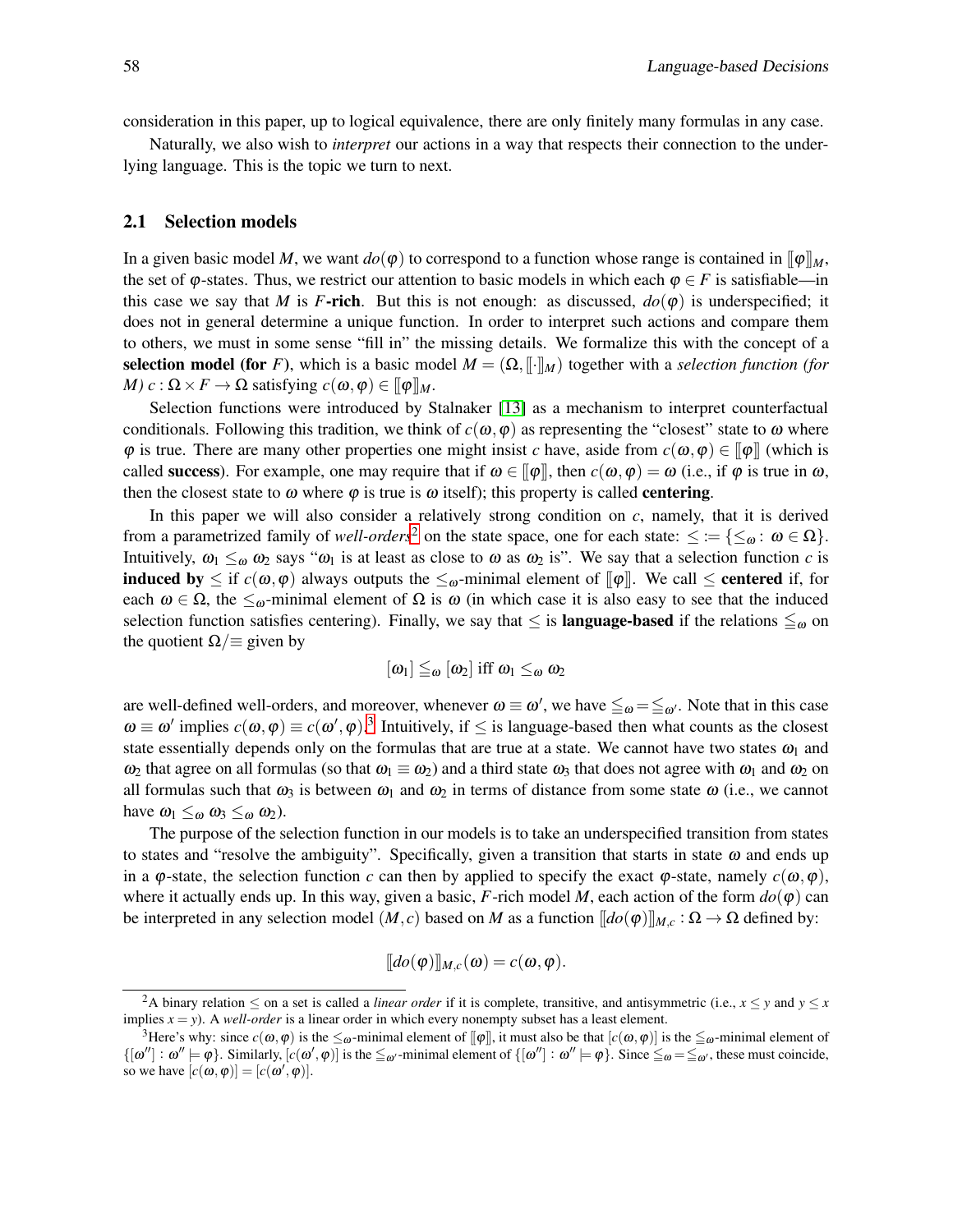Of course, we can extend this interpretation to all actions in  $A_F$  in the obvious way (and exactly as BEH do):

$$
\llbracket \textbf{if }\psi \textbf{ then } \alpha \textbf{ else } \beta \rrbracket_{M,c}(\omega) = \begin{cases} \llbracket \alpha \rrbracket_{M,c}(\omega) & \textbf{if } \omega \in \llbracket \psi \rrbracket \\ \llbracket \beta \rrbracket_{M,c}(\omega) & \textbf{if } \omega \notin \llbracket \psi \rrbracket. \end{cases}
$$

## <span id="page-4-0"></span>3 Representation

We begin as usual with a binary relation  $\succeq$  on  $\mathcal{A}_F$ , where  $\alpha \succeq \beta$  says that  $\alpha$  is "at least as good as"  $\beta$ . Following standard conventions, we define  $\alpha \succ \beta$  as an abbreviation for  $\alpha \succeq \beta$  and  $\beta \not\geq \alpha$ , and  $\alpha \sim \beta$ for  $\alpha \succ \beta$  and  $\beta \succ \alpha$ , representing "strict preference" and "indifference", respectively. We also assume that  $\succeq$  is *complete*, that is, all elements are comparable, so that for all acts  $\alpha$  and  $\beta$ , either  $\alpha \succeq \beta$  or  $\beta \succeq \alpha$ . Although BEH consider incomplete relations, we focus here on the simpler case of complete relations in order to streamline the presentation and highlight the novel components of our model.

A language-based SEU (Subjective Expected Utility) representation for a relation  $\succeq$  on  $A_F$  is a finite selection model  $(M, c)$  together with a probability measure  $\pi$  on  $\Omega$  and a *utility function*  $u : \Omega \to \mathbb{R}$ such that, for all  $\alpha, \beta \in \mathcal{A}_F$ ,

<span id="page-4-2"></span>
$$
\alpha \succeq \beta \Leftrightarrow \sum_{\omega \in \Omega} \pi(\omega) \cdot u([\![\alpha]\!]_{M,c}(\omega)) \ge \sum_{\omega \in \Omega} \pi(\omega) \cdot u([\![\beta]\!]_{M,c}(\omega)). \tag{1}
$$

We note the key differences between the representation theorem BEH establish and what we are aiming at. First, their result produces a separate outcome space and state space, whereas for us, these spaces coincide. More importantly, their result treats "primitive choices" (namely, our actions  $do(\varphi)$ , for  $\varphi \in F$ ) as true primitives in the sense that each is assigned to an *arbitrary* function from states to outcomes. By contrast, we want to respect the structure of an action like  $do(\varphi)$ —specifically, its connection to the formula  $φ$ —by requiring that  $do(φ)$  correspond to a map from Ω to Ω such that  $\omega \mapsto c(\omega, \varphi)$  for a suitable selection function *c*. One of the novel aspects of our proof consists in showing how to determine the selection function from preferences on acts.

Since our framework can be viewed a specialization of the BEH framework (with our actions having additional, language-based structure as described), rather than proving our representation theorem from scratch, we can reuse much of their construction. Thus, we will present the same axioms (adapted to our notation) that BEH present, and subseqently augment them with new principles that allow us to construct the selection function.

## <span id="page-4-1"></span>3.1 Cancellation

BEH's main axiom is a *cancellation law*. Explaining this requires a few preliminary definitions, beginning with the notion of a *multiset*, which can be thought of as a set that allows for multiple instances of each of its elements; two multisets are equal just in case they contain the same elements *with the same multiplicities*. For example, the multiset  ${a,a,a,b,b}$  is different from the multiset  ${a,b,b,b,b}$ : both multisets have five elements, but the mulitiplicity of *a* and *b* differ.

Given any subset  $X \subseteq \Phi$ , let  $\varphi_X = \bigwedge_{p \in X} p \wedge \bigwedge_{q \notin X} \neg q$ . Intuitively,  $\varphi_X$  is a "complete description" of the truth values of all primitive propositions in the language  $\mathcal{L}(\Phi)$ , namely the description that says for each primitive proposition *p* that it is true iff it belongs to *X*. An **atom** is any formula of the form  $\varphi_X$ . Since  $\mathcal{L}(\Phi)$  is a propositional language and we use classical semantics for propositional logic, for all formulas  $\varphi \in \mathcal{L}(\Phi)$  and atoms  $\varphi_X$ , the truth of  $\varphi$  is determined by  $\varphi_X$ : either  $\models \varphi_X \rightarrow \varphi$ , or  $\models \varphi_X \rightarrow \neg \varphi$ .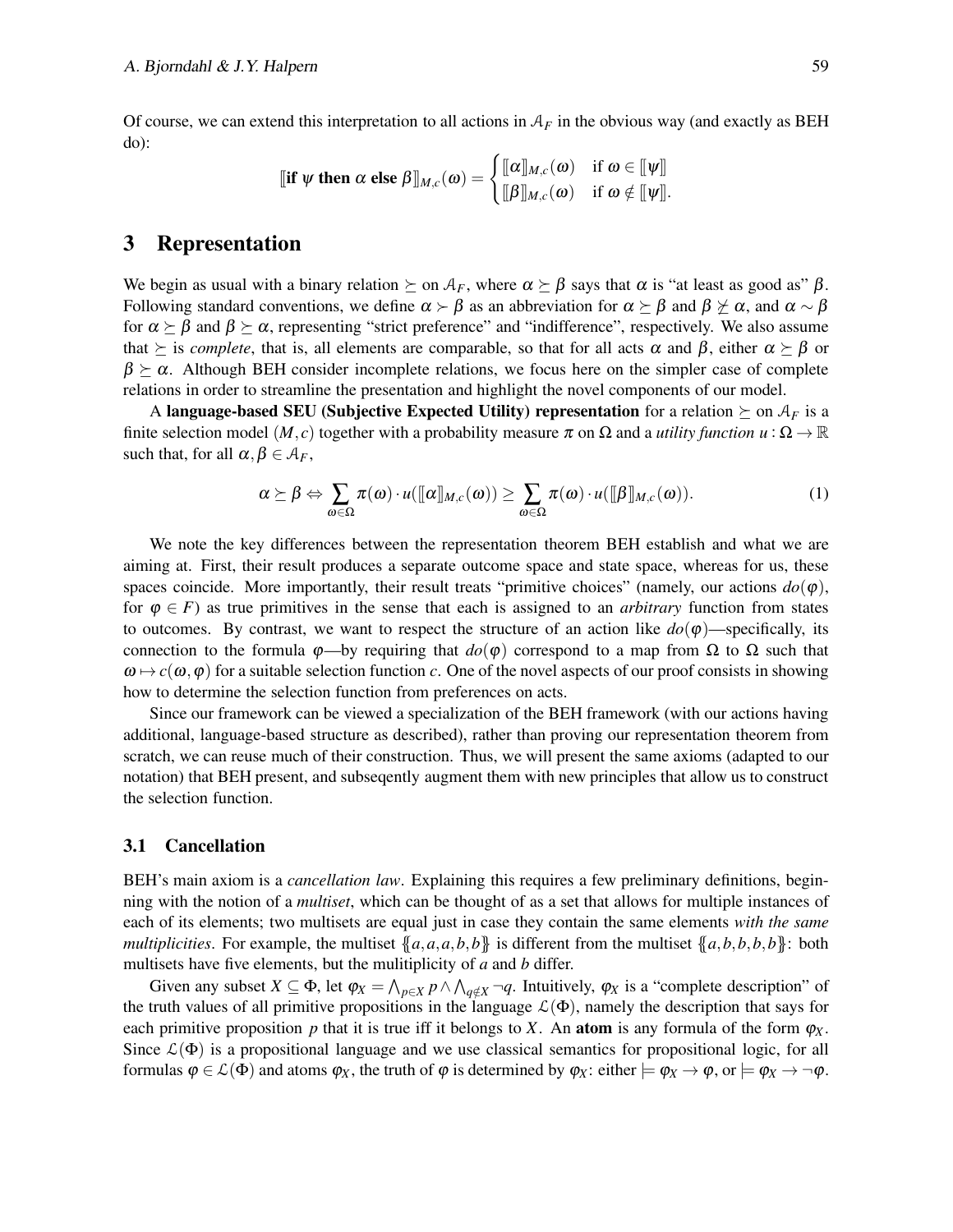It is therefore not surprising that every action in  $\alpha \in A_F$  can be identified with a function  $f_\alpha: 2^{\Phi} \to F$ , defined recursively as follows:

$$
f_{do(\varphi)}(X) = \varphi
$$
  
 
$$
f_{if \psi \text{ then } \alpha \text{ else } \beta}(X) = \begin{cases} f_{\alpha}(X) & \text{if } \models \varphi_X \to \psi \\ f_{\beta}(X) & \text{if } \models \varphi_X \to \neg \psi. \end{cases}
$$

BEH define atoms in the same way and use them to define functions from atoms to primitive choices just as we did above (replace  $do(\varphi)$  by an arbitrary primitive choice).<sup>[4](#page-5-1)</sup>

Now we can state the central cancellation law that enables us to apply the BEH representation theorem:

(Canc) Let  $\alpha_1, \ldots, \alpha_n, \beta_1, \ldots, \beta_n \in A_F$ , and suppose that for each  $X \subseteq \Phi$  we have  $\{f_{\alpha_1}(X), \ldots, f_{\alpha_n}(X)\}$  ${f}_{\beta_1}(X),\ldots,f_{\beta_n}(X)$ . Then, if for all  $i < n$  we have  $\alpha_i \succeq \beta_i$ , it follows that  $\beta_n \succeq \alpha_n$ .

Intuitively, this says that if we get the same collection of outcomes with  $\alpha_1,\ldots,\alpha_n$  as with  $\beta_1,\ldots,\beta_n$ (taking multiplicity into account) in each state, then we should view the collection  $\{\alpha_1,\ldots,\alpha_n\}$  and  $\{\beta_1,\ldots,\beta_n\}$  as equally good. Thus, if  $\alpha_i$  is at least as good as  $\beta_i$  for  $i=1,\ldots,n-1$ , then, to balance things out,  $\beta_n$  should be at least as good as  $\alpha_n$ .

As pointed out by BEH, Cancellation is a surprisingly powerful axiom. In particular, BEH show that we can use (Canc) to derive many simpler (and more classical) principles of choice: that  $\succeq$  is reflexive and transitive, that *independence* holds,<sup>[5](#page-5-2)</sup> and that if  $\alpha$  and  $\beta$  are *equivalent* in the sense that  $f_{\alpha} = f_{\beta}$ , then  $\alpha \sim \beta$ . (However, it should be noted that Cancellation seems stronger than the conjunection of these axioms.)

#### <span id="page-5-0"></span>3.2 Selection axioms

To present the new axioms that will allow us to construct an appropriate selection function as part of the representation theorem, it will be helpful to introduce some new notation. To begin, we write if  $\varphi$  then  $\alpha$  as a shorthand for if  $\varphi$  then  $\alpha$  else  $do(true)$ . Intuitively, the action  $do(true)$  corresponds to doing "nothing", since *true* is true no matter what, so we might think of "otherwise nothing" as being the default in case no explicit else... clause is given. Of course, for this to make sense we must have *true*  $\in$  *F*; we make this assumption henceforth.

Next we define an abbreviation for *conditional preference*, familiar from Savage's classical devel-opment [\[12\]](#page-12-1): write  $\alpha \succeq_{\varphi} \beta$  as an abbreviation for (if  $\varphi$  then  $\alpha$ )  $\succeq$  (if  $\varphi$  then  $\beta$ ).<sup>[6](#page-5-3)</sup> When  $\varphi = \varphi_X$ , we write  $\alpha \succeq_X \beta$  for  $\alpha \succeq_{\varphi_X} \beta$ , and we extend this notation to strict conditional preference and conditional indifference in the obvious way.

Our first axiom is related to the centering constraint for selection functions (i.e., that if  $\varphi$  is true at a state, then that state automatically counts the "closest"  $\varphi$ -state):

<span id="page-5-2"></span><sup>5</sup>That is, for all  $\alpha, \beta, \gamma, \gamma' \in \mathcal{A}_F$  and all  $\varphi \in F$ ,

(if  $\varphi$  then  $\alpha$  else  $\gamma \succeq$  if  $\varphi$  then  $\beta$  else  $\gamma) \Leftrightarrow$  (if  $\varphi$  then  $\alpha$  else  $\gamma' \succeq$  if  $\varphi$  then  $\beta$  else  $\gamma'$ ).

<span id="page-5-3"></span><sup>6</sup>As BEH show, the cancellation law implies independence, so in fact we have  $\alpha \succeq_{\varphi} \beta$  iff for *all*  $\gamma$ , if  $\varphi$  then  $\alpha$  else  $\gamma \succeq$ if  $φ$  then  $β$  else  $γ$ .

<span id="page-5-1"></span><sup>&</sup>lt;sup>4</sup>Techncially, we are not mapping atoms to primitive acts, but since there is an obvious bijection  $X \mapsto \varphi_X$  beween sets of primitive proposition and atoms, and an obvious bijection  $\varphi \mapsto do(\varphi)$  between elements of *F* and primitive acts, we really can be thought of as doing just that.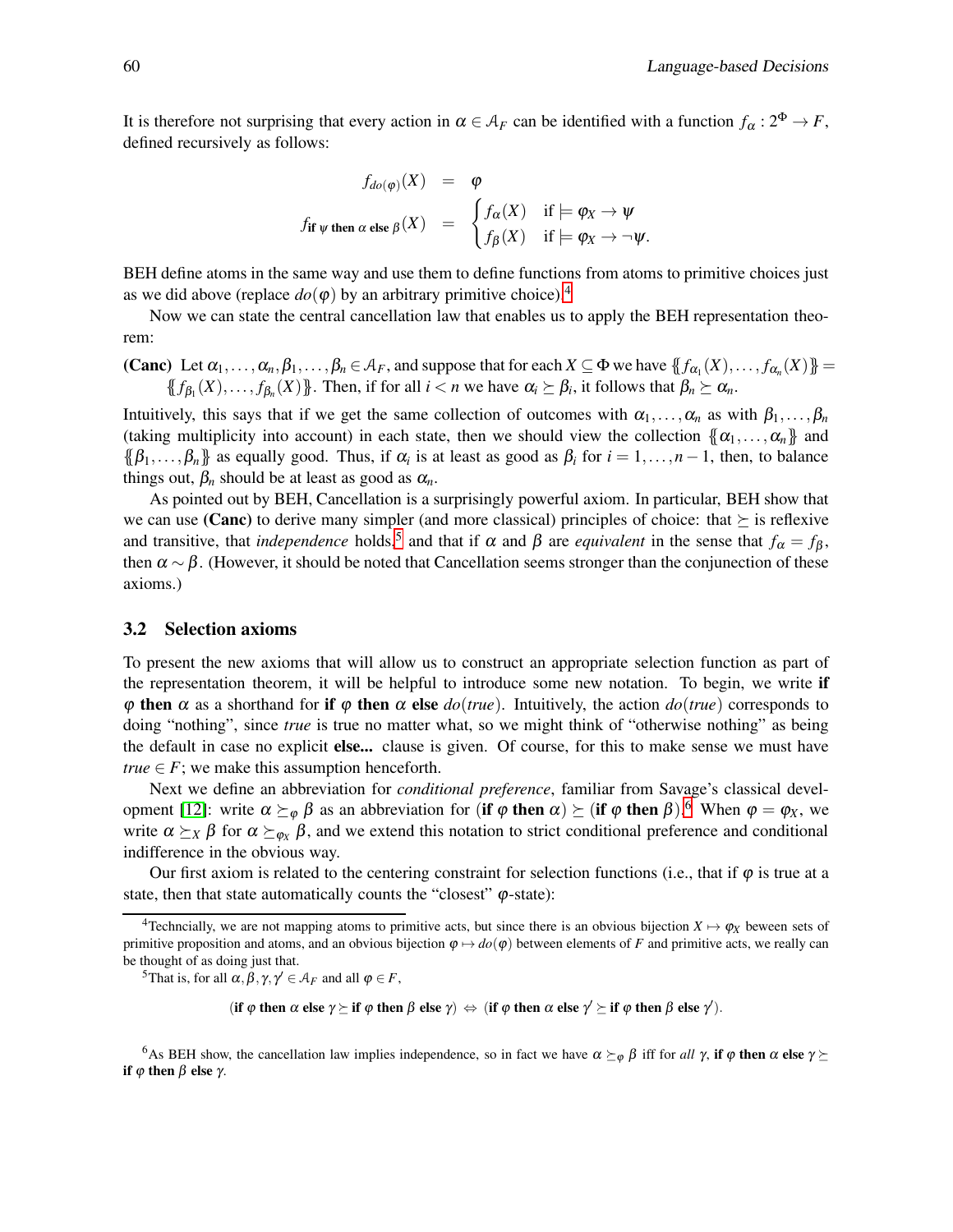(Cent) If  $\models \psi \rightarrow \varphi$ , then (if  $\psi$  then  $do(\varphi)$ ) ∼  $do(true)$ .

To build intuition it's helpful to consider the special case where  $\psi = \varphi$ , in which case (Cent) just says that doing  $\varphi$  precisely when  $\varphi$  is already the case (and otherwise doing nothing) is the same as doing nothing. Here of course by "the same" what is really meant is that the agent is indifferent between those two acts. Since we are trying to bootstrap properties of a selection function from the agent's preferences, all our principles will ultimately need to bottom out in statements about what the agent does or does not have a preference between. The general statement of (Cent) simply expands this reasoning to cases where the condition  $\psi$  entails the result of the action,  $\varphi$ , and so again in this case  $do(\varphi)$  happens only in cases where  $\varphi$  is already true.

<span id="page-6-1"></span>**Lemma 1.** *If*  $(M, c)$  *is a selection model, c satisfies centering, and*  $\models \Psi \rightarrow \varphi$ *, then* 

$$
[if \psi then do(\varphi)]_{M,c} = id_{\Omega} = [do(true)]_{M,c}.
$$

Our second axiom is meant to capture the idea that *sufficiently specific conditions* resolve any ambiguity (expressible in the underlying language) about the effect of an action:

(SSC) If  $\models \varphi \leftrightarrow (\varphi_1 \vee \cdots \vee \varphi_n)$ , then  $\forall X \subseteq \Phi$ ,  $\exists i \in \{1, \ldots, n\}$  such that for all  $\psi$  satisfying  $\models \varphi_i \rightarrow \psi$ and  $\models \psi \rightarrow \varphi$ , we have  $do(\psi) \sim_X do(\varphi_i)$ .

This requires some unpacking. As above, it is illuminating to begin by considering the special case where  $\psi = \varphi$ . Then  $\models \psi \rightarrow \varphi$  holds trivially and  $\models \varphi_i \rightarrow \psi$  is true by assumption, so we can read (SSC) intuitively as follows: If  $\varphi$  is ambiguous between a variety of (potentially) more precise statements (namely,  $\varphi_1, \ldots, \varphi_n$ ), then for any sufficiently specific condition (i.e., any atom  $\varphi_X$ ), there is at least one precisification  $\varphi_i$  of  $\varphi$  such that, conditional on  $\varphi_X$ , doing  $\varphi$  is equivalent to doing  $\varphi_i$  (from the agent's perspective).

This, as well as the more general statement of (SSC), follows from the assumption that the selection function *c* is induced by a language-based family of well-orders.

<span id="page-6-2"></span>**Lemma 2.** *If*  $(M, c)$  *is a selection model where c is induced by the well-orders*  $\leq = \{\leq_{\omega} : \omega \in \Omega\}$ *,*  $\leq$  *is language-based,*  $\models \varphi \leftrightarrow (\varphi_1 \vee \cdots \vee \varphi_n)$ *, and*  $X \subseteq \Phi$ *, then*  $\exists i \in \{1, ..., n\}$  *such that for all*  $\psi$  *satisfying*  $\mathbf{p} = \mathbf{p}_i \rightarrow \mathbf{w}$  and  $\mathbf{p} = \mathbf{w} \rightarrow \mathbf{w}$  and all  $\mathbf{w} \in [\![\mathbf{\phi}_X]\!]$ *, we have*  $[\![d\mathbf{o}(\mathbf{w})]\!]_{M,c}(\mathbf{w}) = [\![d\mathbf{o}(\mathbf{\phi}_i)]\!]_{M,c}(\mathbf{w})$ .

The next idea is crucial to the ultimate construction of our selection function. For each atom  $\varphi_W$ , we will define a total preorder<sup>[7](#page-6-0)</sup>  $\sqsubseteq_W$  on the set of atoms that will in turn be extended to a linear order and used to specify the selection function. Formally, we define:

$$
\varphi_X \sqsubseteq_W \varphi_Y
$$
 iff  $do(\varphi_X \vee \varphi_Y) \sim_W do(\varphi_X)$ .

Loosely speaking,  $\varphi_X \subseteq_W \varphi_Y$  says that in  $\varphi_W$ -states, the ambiguity inherent in doing  $\varphi_X \vee \varphi_Y$  is resolved in the agent's mind in favour of doing  $\varphi_X$ ; this is why the agent is indifferent (conditional on  $\varphi_W$ ) between doing  $\varphi_X \vee \varphi_Y$  and just doing  $\varphi_X$ . In this sense we think of  $\varphi_X$  as being at least as "close" to  $\varphi_W$  as  $\varphi_Y$  is.

Note that the definition above requires *F* to contain all atoms as well as all pairwise disjunctions of atoms. This richness in *F* is what allows us to use the agent's preferences on actions to define an appropriate preorder. We make this assumption henceforth. It is an interesting question to what extent the ensuing construction can be carried out without this assumption; we return to this point in Section [4.](#page-9-0)

Now we can state our third axiom, which simply says that this notion of closeness is transitive:

(Trans) For all  $W, X, Y, Z \subseteq \Phi$ , if  $\varphi_X \sqsubseteq_W \varphi_Y$  and  $\varphi_Y \sqsubseteq_W \varphi_Z$ , then  $\varphi_X \sqsubseteq_W \varphi_Z$ .

<span id="page-6-0"></span><sup>7</sup>A *total preorder* is a complete and transitive relation (so, unlike a linear order, it need not be antisymmetric).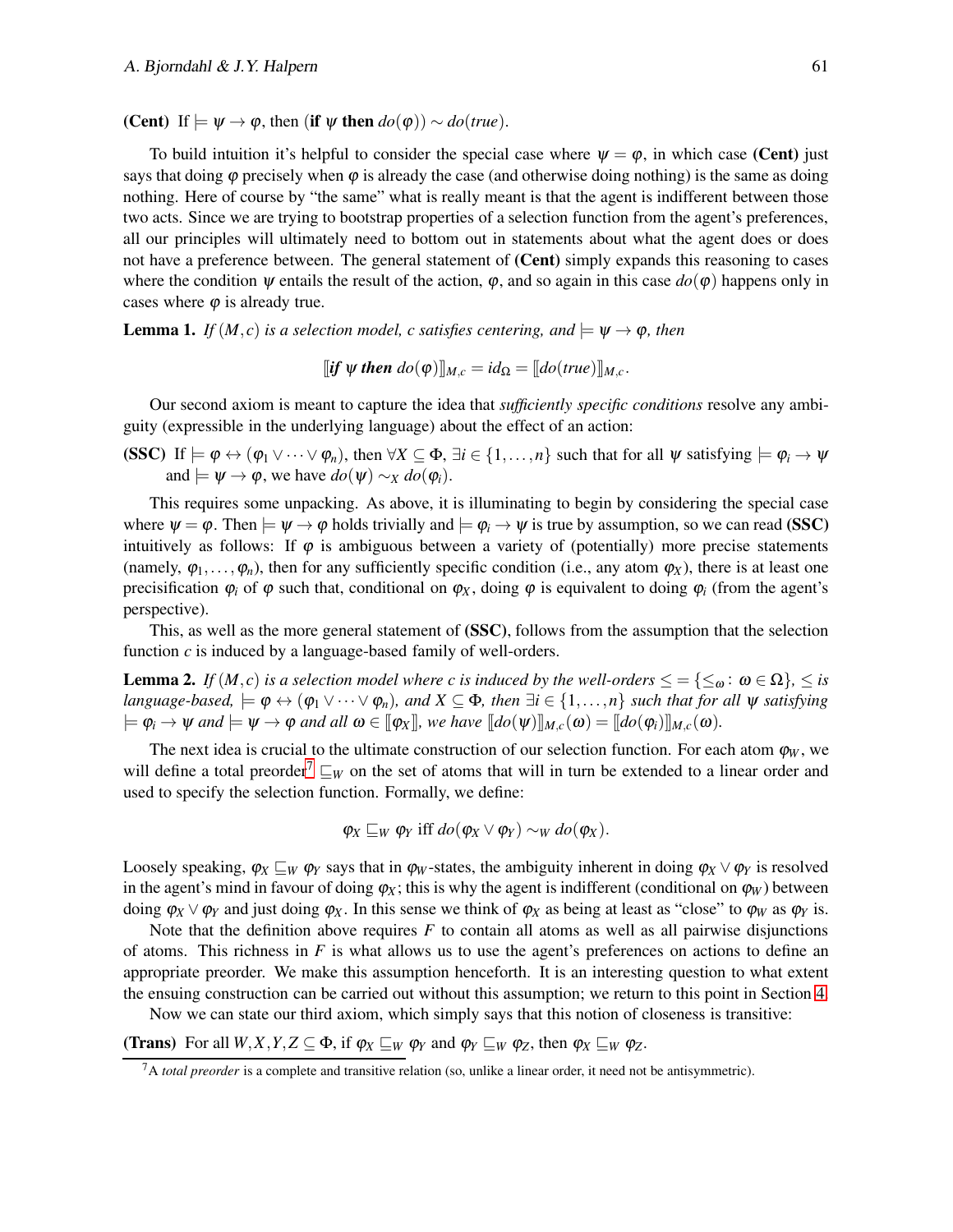<span id="page-7-3"></span>**Lemma 3.** (SSC) *implies that each*  $\sqsubseteq_W$  *is complete.* 

<span id="page-7-1"></span>**Lemma 4.** *If* (SSC) and (Trans) *hold, then each*  $\sqsubseteq_W$  *is a total preorder and can be extended to a wellorder*  $\leq_W$  *on the set of atoms; if, in addition,* (Cent) *holds, then each*  $\leq_W$  *can be defined so that*  $\varphi_W$  *is the*  $\leq_W$ *-minimal element.* 

Given a family of well-orders  $\{\leq_W : W \subseteq \Phi\}$  as defined in Lemma [4,](#page-7-1) let  $min_{\leq}(W, \varphi)$  denote the unique  $X \subseteq \Phi$  such that  $\varphi_X$  is  $\leq_W$ -minimal in  $\{\varphi_Y : \models \varphi_Y \to \varphi\}$ . So  $\varphi_X$  is the "closest" atom compatible with  $\varphi$  to  $\varphi_W$ ; intuitively, then, doing  $\varphi$  in a  $\varphi_W$  situation should essentially amount to doing  $\varphi_X$ . This is precisely what the next lemma asserts.

<span id="page-7-4"></span>**Lemma 5.** *If* (SSC) *and* (Trans) *hold, then*  $do(\varphi) \sim_W do(\varphi_{min_{\leq}(W,\varphi)})$ .

#### <span id="page-7-0"></span>3.3 The representation theorem

**Theorem 1.** *If*  $\succeq$  *is a complete binary relation on*  $A_F$  *satisfying* (**Canc**), **(Cent**), **(SSC**)*, and* **(Trans**)*, then there is a language-based SEU representation for*  $\succeq$ .

*Proof.* We begin by following the proof in [\[3,](#page-11-0) Theorem 2] to obtain a state-dependent representation with state space  $2^{\Phi}$  and outcome space *F*.<sup>[8](#page-7-2)</sup> More precisely, we consider the set of functions  $\mathcal{F} = \{f_{\alpha} :$  $\alpha \in A_F$  defined in Section [3.1,](#page-4-1) which can be viewed as Savage acts in the classical sense [\[12\]](#page-12-1). The relation  $\succeq$  on  $A_F$  induces a relation  $\succeq^*$  on  $\mathcal F$  defined as follows:

$$
f_{\alpha} \succeq^* f_{\beta} \Leftrightarrow \alpha \succeq \beta.
$$

As discussed, (**Canc**) implies that  $\alpha \sim \alpha'$  whenever  $f_{\alpha} = f_{\alpha'}$ , so  $\succeq^*$  is well-defined; moreover, as BEH show, (Canc) is strong enough to yield the desired state-dependent representation result for  $\succeq^*$ , namely, that there exists a function  $u^*: 2^{\Phi} \times F \to \mathbb{R}$  such that, for all  $f, g \in \mathcal{F}$ ,

$$
f \succeq^* g \Leftrightarrow \sum_{X \in 2^{\Phi}} u^*(X, f(X)) \ge \sum_{X \in 2^{\Phi}} u^*(X, g(X)).
$$

Up to now we have mirrored the proof given by BEH exactly, which has given us a utility function  $u^*$ but also an outcome space that we don't want. Moreover, the utility function is *state-dependent*; it takes as arguments both a state and an outcome. We want a utility function that depends only on states (which for us are the same as outcomes). Thus, our task now is to transform this result into a selection model that we can use to give a language-based SEU representation of  $\succeq$  (including a utility function defined only on states).

Set  $\Omega = 2^{\Phi} \times 2^{\Phi}$ ; so our state space is isomorphic to *pairs* of atoms. This is a technical maneuver that allows us to "factor out" probabilities from the state-dependent utility function  $u^*$  we already have. Loosely speaking, given  $(X, Y) \in \Omega$ , the first component *X* represents how things are, while the second component *Y* represents how things *were*. This intuition should become clearer as we continue.

We define a basic model  $M = (\Omega, \|\cdot\|_M)$  by specifying the valuation on  $\Omega$  as follows:

$$
[[p]]M = \{(X,Y) \in \Omega : \models \varphi_X \to p\}.
$$

In other words,  $p$  is true at  $(X, Y)$  just in case  $\varphi_X$  entails  $p$ . Note that the valuation only depends on the first component *X* of the state  $(X, Y)$ .

<span id="page-7-2"></span><sup>8&</sup>quot;State-dependent" here means that the utility function constructed will depend not only on outcomes but on states as well.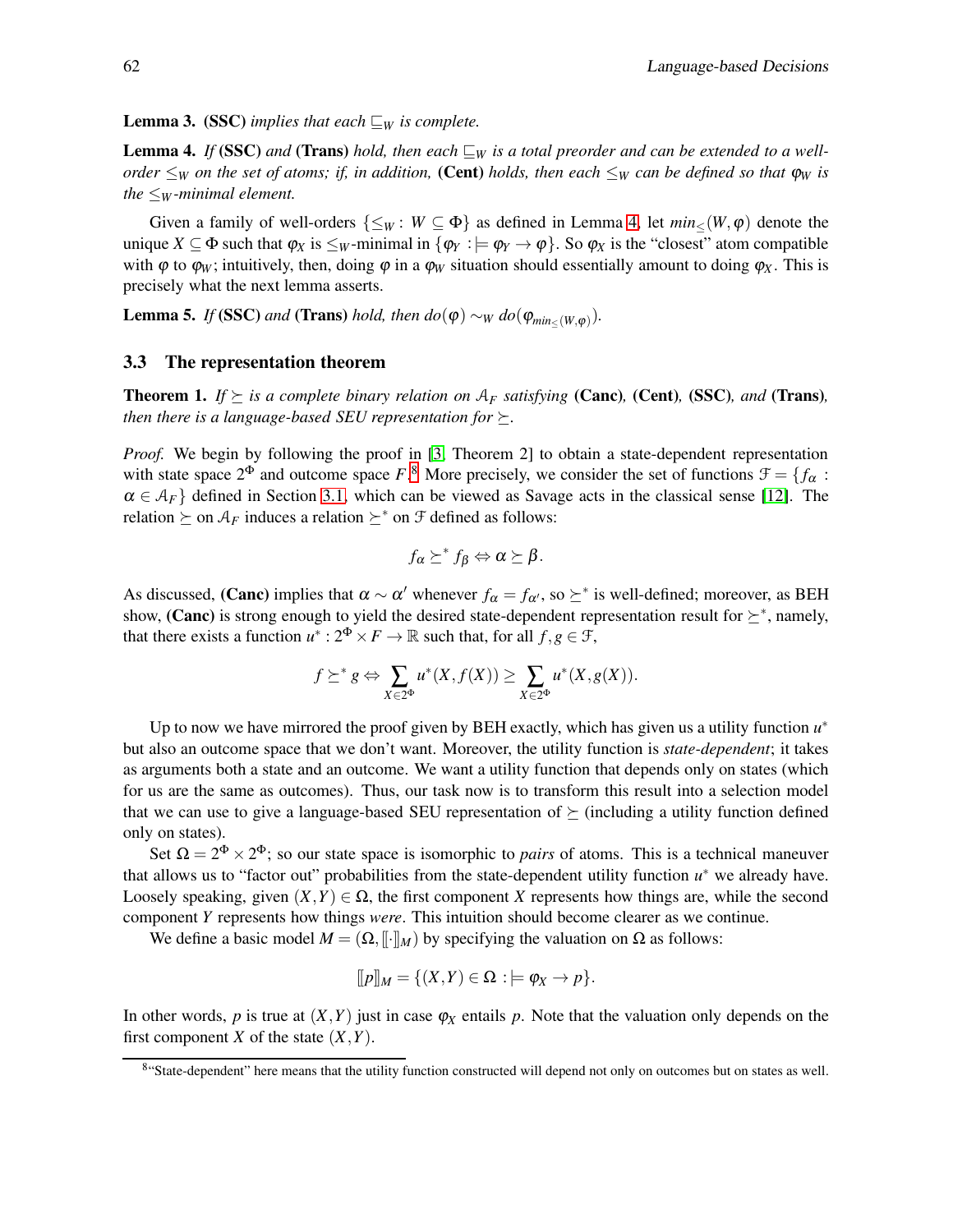#### A. Bjorndahl  $\&$  J.Y. Halpern 63

Next we specify a parametrized family of well-orders on  $\Omega$  that we can use to induce a selection function. First define

$$
(X,X') \sqsubseteq_{W,W'} (Y,Y')
$$
 iff  $\varphi_X \leq_W \varphi_Y$ .

Again, we are ignoring the second component. This is clearly a well-order when restricted to the first component of the state space, but not in general, since by definition we have  $(X, X') \sqsubseteq_{W,W'} (Y, Y')$  and  $(Y, Y') \sqsubseteq_{W, W'} (X, X')$  whenever  $X = Y$ . However, as usual, we can extend these relations to well-orders  $\leq_{W,W'}$  on all of  $\Omega$  simply by choosing a linear order for each set of the form  $\Omega_X := \{(X,Y) : Y \in 2^{\Phi}\},$ and in so doing we can insist that for each fixed *X*, the state  $(X, W)$  is  $\leq_{W,W'}$ -minimal on the set  $\Omega_X$ .

This is the first time we have paid attention to the second component of the state. Roughly speaking, we are ensuring that the order  $\leq_{W,W'}$  "remembers" the set *W*. More perspicuously, it is easy to see that if *c* is the selection function induced by the family  $\{\leq_{(W,W')}:(W,W')\in\Omega\}$ , then for each  $(W,W')\in\Omega$ and all  $\varphi \in \mathcal{L}$ , we have

<span id="page-8-2"></span>
$$
[[do(\varphi)]]_{M,c}(W,W') = c((W,W'),\varphi) = (min_{\leq}(W,\varphi),W).
$$
\n(2)

That is, the closest  $\varphi$ -state to  $(W, W')$  encodes both the closest atom compatible with  $\varphi$  to  $\varphi_W$  (in the first component) *and* the state *W* that we started from (in the second component).

Now we can define our utility function and probability measure. Let  $\pi$  be any probability measure on  $\Omega$  satisfying  $\pi(\Omega_X) > 0$  for all *X*. Next, define  $u : \Omega \to \mathbb{R}$  by

$$
u(X, W) = \frac{u^*(W, \varphi)}{\pi(\Omega_W)},
$$
 for some  $\varphi$  such that  $min_{\leq}(W, \varphi) = X$ .

Of course, we need to check that *u* is well-defined, and we do so in Lemma [6.](#page-8-0) But first some intuition is in order. Thinking back to the state-dependent utility function  $u^*$ , a reasonable first gloss of the meaning of  $u^*(W, \varphi)$  might be "the utility of doing  $\varphi$  in  $W^{*,9}$  $W^{*,9}$  $W^{*,9}$  The point is that  $u^*$  is specifying the utility value not of an action in itself or the "result" of an action, but rather the result of an action *if you started in a certain state*. This is all very informal, but the idea is just to provide some intuition for why, in defining our utility function *u* from  $u^*$ , we need to appeal to a rich enough notion of state that can "remember" what the "previous" state was—intuitively, the state we were at before the action was performed.

#### <span id="page-8-0"></span>Lemma 6. *The function u is well-defined.*

The last thing we need to show is that the selection model  $(M, c)$  we have built, along with  $\pi$  and  $u$ , gives us an expected utility representation of  $\succeq$ . So let  $\alpha, \beta \in A_F$  and suppose that  $\alpha \succeq \beta$ . By definition this is equivalent to  $f_\alpha \geq f_\beta$ , which by the state-dependent representation result is in turn equivalent to

<span id="page-8-3"></span>
$$
\sum_{W \in 2^{\Phi}} u^*(W, f_\alpha(W)) \ge \sum_{W \in 2^{\Phi}} u^*(W, f_\beta(W)). \tag{3}
$$

Now observe that, for each  $W \in 2^{\Phi}$ ,

$$
u^*(W, f_\alpha(W)) = \pi(\Omega_W) \cdot u(\min_{\leq} (W, f_\alpha(W)), W)
$$
 (by definition of *u*)  
\n
$$
= \pi(\Omega_W) \cdot u(\llbracket d\rho(f_\alpha(W)) \rrbracket_{M,c}(W, W'))
$$
 (from (2))  
\n
$$
= \pi(\Omega_W) \cdot u(\llbracket \alpha \rrbracket_{M,c}(W, W'))
$$
 (by definition of  $f_\alpha$  and  $(M, c)$ ).

<span id="page-8-1"></span><sup>&</sup>lt;sup>9</sup>Though this isn't quite right—it's more like the product of that utility with the probability of *W*, which is why we have to factor that probability out in defining our utility function.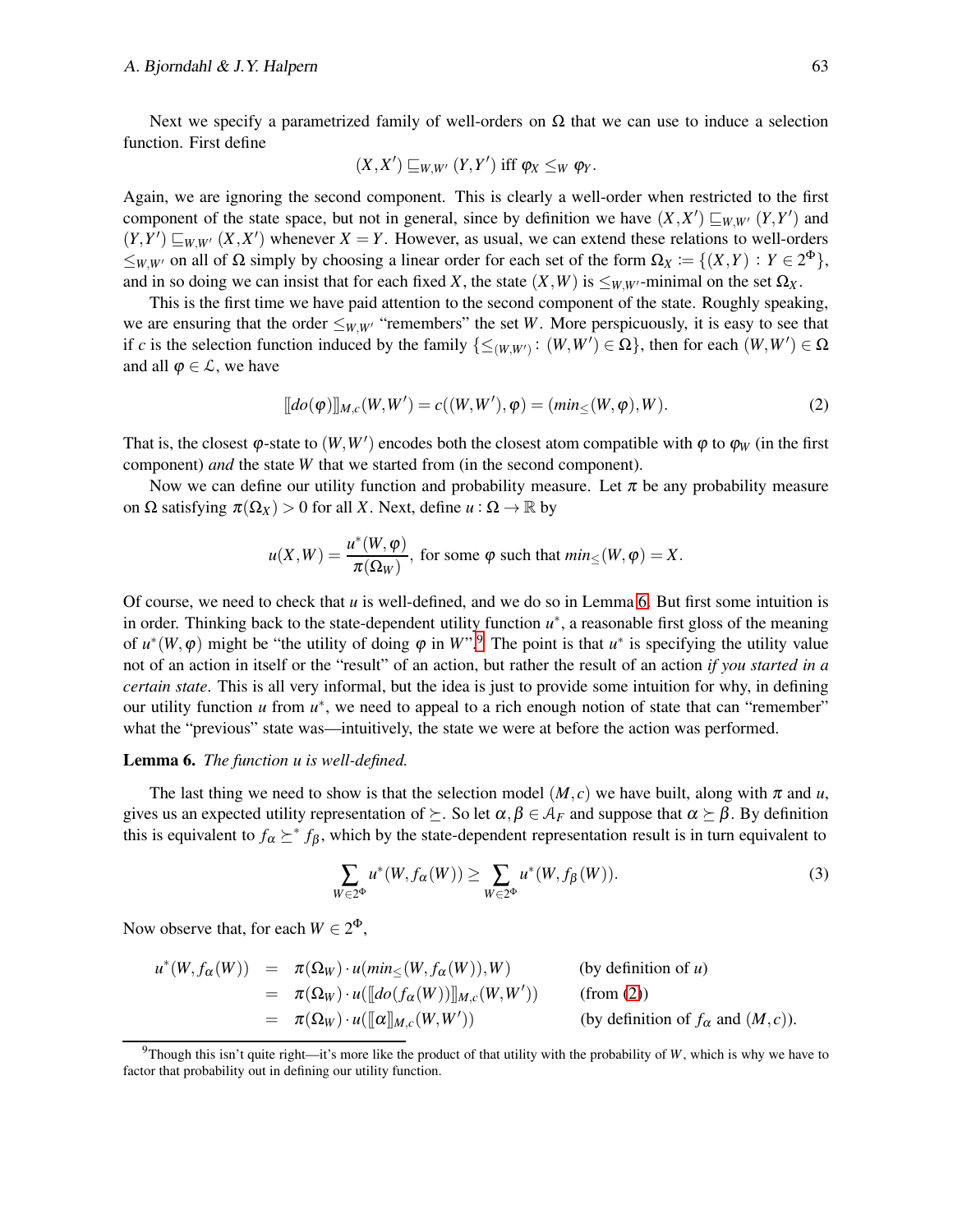$\Box$ 

Note that in the above  $W'$  can be *any* element of  $2^{\Phi}$ , since it's not taken into account in determining the result of an action. That means we can rewrite the above as

$$
u^*(W, f_\alpha(W)) = \sum_{W' \in 2^\Phi} \pi(W, W') \cdot u([\![\alpha]\!]_{M, c}(W, W')).
$$

Of course, an analogous equation holds for  $u^*(W, f_\beta(W))$ . Thus, [\(3\)](#page-8-3) is equivalent to:

$$
\sum_{W\in 2^\Phi}\sum_{W'\in 2^\Phi}\pi(W,W')\cdot u(\llbracket\alpha\rrbracket_{M,c}(W,W'))\geq \sum_{W\in 2^\Phi}\sum_{W'\in 2^\Phi}\pi(W,W')\cdot u(\llbracket\beta\rrbracket_{M,c}(W,W')),
$$

<span id="page-9-0"></span>which is exactly the right-hand side of  $(1)$ , completing the proof.

## 4 Discussion

We have considered a framework in which both the conditions for and the results of an action are given by simple descriptions in a fixed language. These descriptions may not be maximally specific, so the results of actions can be underspecified and therefore "open to interpretation". We have shown that, in this context, agents whose preferences satisfy certain constraints can be represented as if they are expected utility maximizers who interpret each underspecified action using a selection function identical to that employed in standard semantics for counterfactual conditionals.

The representation theorem presented in this extended abstract might be viewed as a sort of "proof of concept", namely, that such representation results are possible and even natural. This opens the door for a variety of related results connecting different assumptions about the selection function to different constraints on the agent's preferences. As we mentioned above, there are a number of standard assumptions along these lines in the literature on counterfactuals.

The underlying language we chose to work with can also be altered. Perhaps most obviously, we might consider allowing countably-many primitive propositions. In this case, we cannot straightforwardly use atoms as the basis for the state space in the representation theorem, and in general we might need to relax the notion of a "complete description" to something like a "sufficiently detailed description". Going in the other direction, we might also considering dropping some of the richness constraints we imposed. For instance, we assumed that *F* contains all atoms (and all pairwise disjunctions of atoms). Can this assumption be relaxed?

In our framework, because we use the same descriptions for both states and outcomes, we found it convenient to identify the two. This in turn makes it straightforward to extend to a richer language of acts, where we allow *sequential actions*, implemented directly by function composition. That is, we can allow actions of the form  $d\rho(\varphi)$ ;  $d\rho(\psi)$  ("first do  $\varphi$ , then do  $\psi$ "), or more generally,  $\alpha$ ;  $\beta$ . Thus, the (underspecified!) results of the first action are directly relevant to the conditions under which the second action is executed, which may allow for entirely new and intriguing ways of encoding modeling features via constraints on preferences.

Finally, generalizing this framework to multiple agents is of interest. Indeed, the original motivation for this work is doubly relevant in multi-agent settings: two different decision-makers might conceive of the same action in different ways, by associating it with different functions. For example, we should be able to model two agents who agree about their values and have the same beliefs about the likelihoods of uncertain events, but still have different preferences over actions—intuitively, because they interpret the "default" way of implementing actions differently (in other words, they have the same utility function and probability measure, but different selection functions).

In short, this area is ripe for further exploration, with many theoretical and practical applications.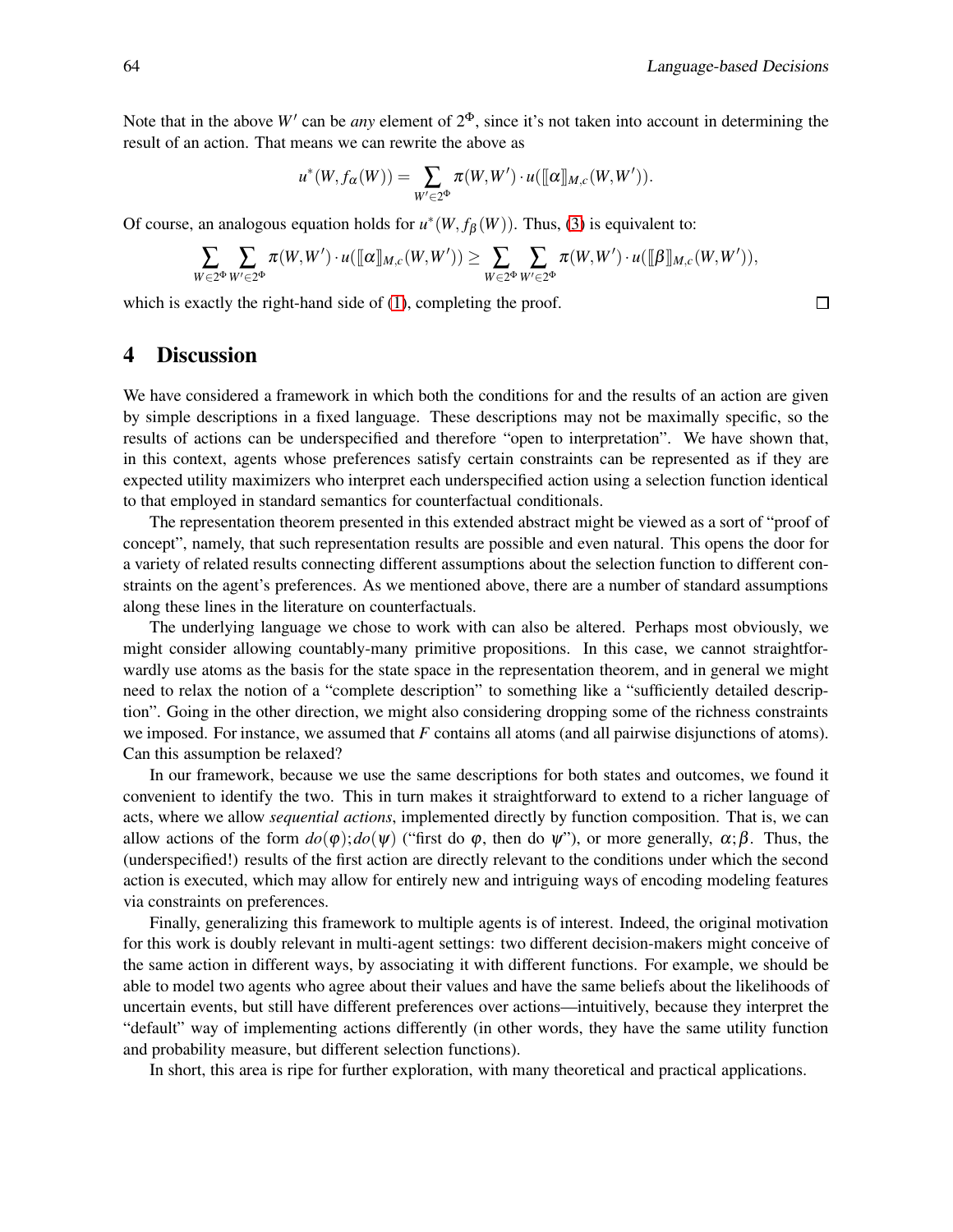## <span id="page-10-0"></span>A Proofs

**Lemma [1.](#page-6-1)** *If*  $(M, c)$  *is a selection model, c satisfies centering, and*  $\models \Psi \rightarrow \varphi$ *, then* 

$$
[if \psi then do(\varphi)]_{M,c} = id_{\Omega} = [do(true)]_{M,c}.
$$

*Proof.* By definition, we have

$$
\begin{array}{rcl}\n\left[\begin{matrix} \text{if } \psi \text{ then } \text{do}(\varphi) \right]_{M,c}(\omega) & = & \begin{cases} \n\left[\begin{matrix} \text{do}(\varphi) \right]_{M,c}(\omega) & \text{if } \omega \in \left[\hspace{0.2em}\big| \psi \right] \n\end{matrix} \right] \\
\left[\begin{matrix} \text{do}(\text{true}) \right]_{M,c}(\omega) & \text{if } \omega \notin \left[\hspace{0.2em}\big| \psi \right] \n\end{matrix} \right] \\
& = & \begin{cases} \nc(\omega, \varphi) & \text{if } \omega \in \left[\hspace{0.2em}\big| \psi \right] \n\end{cases} \\
\text{cf}(\omega, \text{true}) & \text{if } \omega \notin \left[\hspace{0.2em}\big| \psi \right].\n\end{cases}\n\end{array}
$$

But since  $[\![\psi]\!] \subseteq [\![\varphi]\!]$  by assumption, in either case, centering applies and guarantees that

$$
\llbracket \textbf{if } \psi \textbf{ then } do(\phi) \rrbracket_{M,c}(\omega) = \omega. \qquad \qquad \Box
$$

**Lemma [2.](#page-6-2)** *If*  $(M, c)$  *is a selection model where c is induced by the well-orders*  $\leq = \{\leq_{\omega} : \omega \in \Omega\}$ ,  $\leq$  *is language-based,*  $\models \varphi \leftrightarrow (\varphi_1 \vee \cdots \vee \varphi_n)$ *, and*  $X \subseteq \Phi$ *, then*  $\exists i \in \{1, ..., n\}$  *such that for all*  $\psi$  *satisfying*  $\phi_i \to \psi$  and  $\phi_i \to \phi$  and all  $\omega \in [\phi_X]$ , we have  $[\phi(\psi)]_{M,c}(\omega) = [\phi(\phi_i)]_{M,c}(\omega)$ .

*Proof.* Let  $\omega \in [\![\varphi_X]\!]$  and choose *i* such that  $c(\omega, \varphi) \in [\![\varphi_i]\!]$ . This is possible since we know  $c(\omega, \varphi) \in [\![\varphi]\!]$ and, by assumption,  $[\![\varphi]\!] = [\![\varphi_1]\!] \cup \ldots \cup [\![\varphi_n]\!]$ . Since  $c(\omega, \varphi)$  is the  $\leq_{\omega}$ -minimal element of  $[\![\varphi]\!]$ , it follows that for any set *T* with  $c(\omega, \varphi) \in T \subseteq [\varphi], c(\omega, \varphi)$  is also the  $\leq_{\omega}$ -minimal element of *T*. In particular, since  $c(\omega,\varphi)\in[\![\varphi]\!]\subseteq[\![\psi]\!]\subseteq[\![\varphi]\!],$  this implies that  $c(\omega,\varphi)$  is the  $\leq_\omega$ -minimal element of both  $[\![\varphi_i]\!]$  and  $[\![\psi]\!]$ . Thus, by definition,  $c(\omega, \varphi_i) = c(\omega, \psi)$ , so

$$
[[do(\psi)]]_{M,c}(\omega) = c(\omega, \psi) = c(\omega, \varphi_i) = [[do(\varphi_i)]]_{M,c}(\omega).
$$

Since  $\omega \models \varphi_X$  and this completely determines the theory of  $\omega$ , we know that for any other  $\omega' \in [\varphi_X]$ ,  $\omega' \equiv \omega$ , so  $c(\omega', \varphi) \equiv c(\omega, \varphi)$ . This guarantees that  $c(\omega', \varphi) \in [\varphi_i]$ ; in other words, the same choice of *i* works for all states in  $[\phi_X]$ , which completes the proof.  $\Box$ 

**Lemma [3.](#page-7-3)** (SSC) *implies that each*  $\sqsubseteq_W$  *is complete.* 

*Proof.* Fix any two atoms  $\varphi_X$  and  $\varphi_Y$ . We apply (SSC) in the case where  $\varphi = \varphi_X \vee \varphi_Y$ ,  $\varphi_1 = \varphi_X$ ,  $\varphi_2 = \varphi_Y$ , and  $\psi = \varphi$ . Then we know that given any  $W \subseteq \Phi$ , either  $d\varphi(\varphi) \sim_W d\varphi(\varphi)$  or  $d\varphi(\varphi) \sim_W d\varphi(\varphi)$ , that is, either  $d\phi(\phi_X \vee \phi_Y) \sim_W d\phi(\phi_X)$  or  $d\phi(\phi_X \vee \phi_Y) \sim_W d\phi(\phi_Y)$ , which established completeness.  $\Box$ 

**Lemma [4.](#page-7-1)** *If* (SSC) and (Trans) *hold, then each*  $\sqsubseteq_W$  *is a total preorder and can be extended to a wellorder*  $\leq_W$  *on the set of atoms; if, in addition,* (Cent) *holds, then each*  $\leq_W$  *can be defined so that*  $\varphi_W$  *is the*  $\leq_W$ *-minimal element.* 

*Proof.* The fact that  $\sqsubseteq_W$  is a total preorder follows immediately from (**Trans**) and Lemma [3.](#page-7-3) Moreover, it is easy to see that any total preorder on a finite set can be extended to a well-order (by choosing an arbitrary linear order for each subset of ⊑*<sup>W</sup>* -equivalent atoms). To see that this can be done in such a way that  $\varphi_W$  is the  $\leq_W$ -minimal element, it suffices to show that for every  $X \subseteq \Phi$ , we have  $\varphi_W \sqsubseteq_W \varphi_X$ , or in other words,  $d\phi(\phi_W \vee \phi_X) \sim_W d\phi(\phi_W)$ . The result now follows from two applications of (Cent). First we apply it in the case where  $\psi = \varphi_W$  and  $\varphi = \varphi_W \vee \varphi_X$  to obtain (if  $\varphi_W$  then  $do(\varphi_W \vee \varphi_X) \sim do(true)$ ;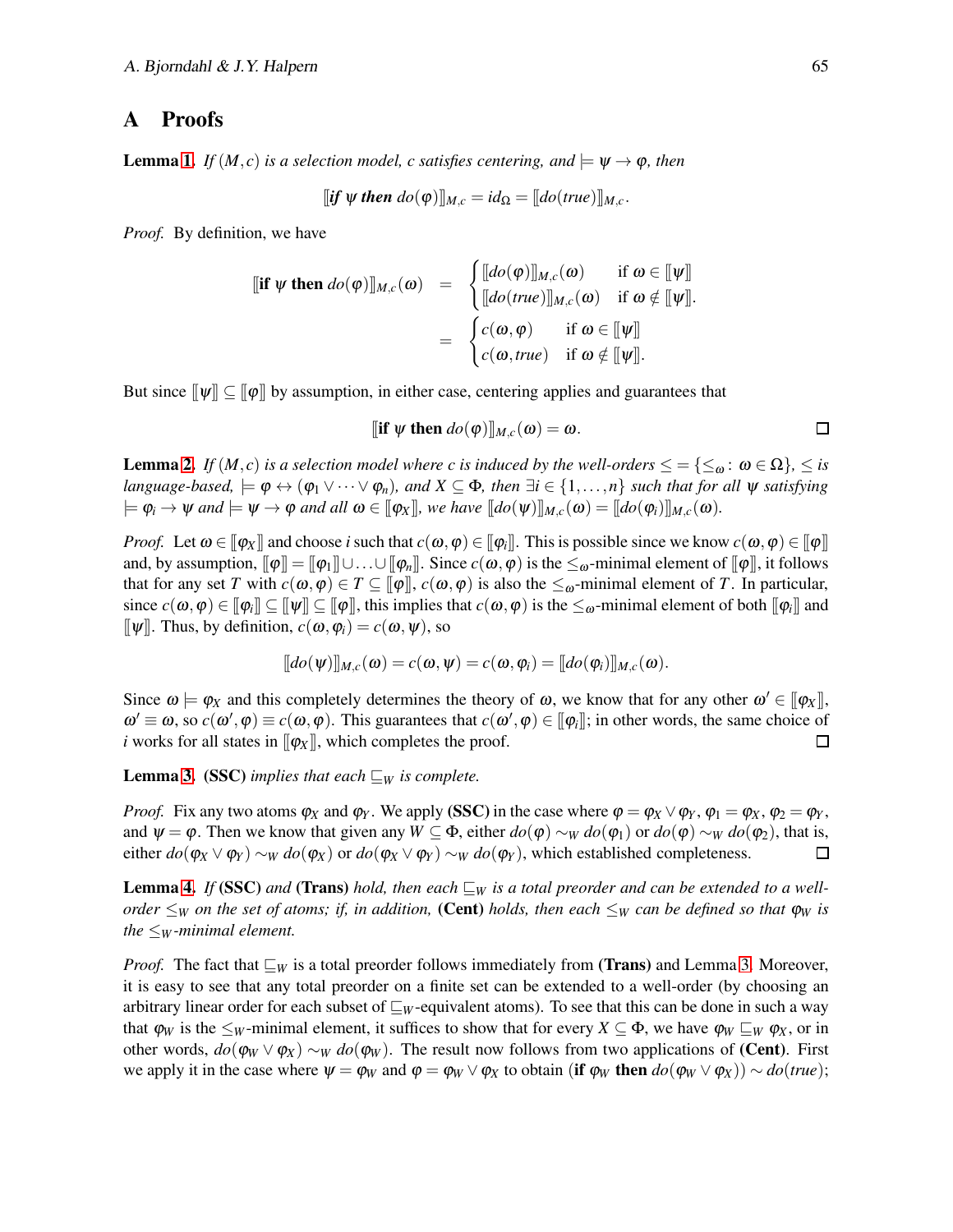then we apply it in the case where  $\psi = \varphi = \varphi_w$  to obtain (if  $\varphi_w$  then  $d\varphi(\varphi_w)$ ) ∼  $d\varphi(t\tau u_e)$ . Transitivity of ∼ therefore yields

$$
(\text{if } \varphi_W \text{ then } do(\varphi_W \vee \varphi_X)) \sim (\text{if } \varphi_W \text{ then } do(\varphi_W)),
$$

which by definition is equivalent to  $do(\varphi_W \vee \varphi_X) \sim_W do(\varphi_W)$ .

**Lemma [5.](#page-7-4)** *If* (SSC) *and* (Trans) *hold, then*  $do(\varphi) \sim_W do(\varphi_{min_{\leq}(W,\varphi)})$ .

*Proof.* Let  $X = min_{\leq}(W, \varphi)$ , and let  $\varphi_{X_1}, \ldots, \varphi_{X_n}$  enumerate all the atoms compatible with  $\varphi$ . Then by definition we know that  $X = X_j$  for some *j*. We also clearly have  $\models \varphi \leftrightarrow (\varphi_{X_1} \vee \cdots \vee \varphi_{X_n})$ , so we can apply (SSC) (taking  $\psi = \varphi$ ) to find an *i* such that  $do(\varphi) \sim_W do(\varphi_{X_i})$ .

By definition of *X*, we know that  $\varphi_X \leq_W \varphi_{X_i}$ , which means  $do(\varphi_X \vee \varphi_{X_i}) \sim_W do(\varphi_X)$ . On the other hand, since  $\models \varphi_{X_i} \rightarrow (\varphi_X \vee \varphi_{X_i})$  and  $\models (\varphi_X \vee \varphi_{X_i}) \rightarrow \varphi$ , (SSC) also tells us (taking  $\psi = \varphi_X \vee \varphi_{X_i}$  this time) that  $do(\varphi_X \vee \varphi_{X_i}) \sim_W do(\varphi_{X_i})$ . By transitivity of  $\sim_W$  we therefore have  $do(\varphi_{X_i}) \sim_W do(\varphi_X)$ , and therefore  $do(\varphi) \sim_W do(\varphi_X)$ , as desired.  $\Box$ 

Lemma [6.](#page-8-0) *The function u is well-defined.*

*Proof.* What we need to show that is that if  $min_{\leq}(W, \varphi) = X$  and also  $min_{\leq}(W, \varphi') = X$ , then  $u^*(W, \varphi) = X$  $u^*(W, φ')$ . By Lemma [5,](#page-7-4) we know that  $do(φ) \sim_W do(φ_x)$ , and also that  $do(φ') \sim_W do(φ_x)$ . Focusing on the first of these two indifferences to begin with, by definition we have

if 
$$
\varphi_W
$$
 then  $do(\varphi) \sim$  if  $\varphi_W$  then  $do(\varphi_X)$ .

Setting  $\alpha = \textbf{if } \varphi_W \textbf{ then } do(\varphi) \text{ and } \beta = \textbf{if } \varphi_W \textbf{ then } do(\varphi_X)$ , it follows that  $f_\alpha \sim^* f_\beta$  (by definition of  $\succeq^*$ ). Thus, from the state-dependent representation result, we can deduce that

$$
\sum_{Z\in2^{\Phi}}u^*(Z, f_{\alpha}(Z))=\sum_{Z\in2^{\Phi}}u^*(Z, f_{\beta}(Z)).
$$

But it's easy to see that whenever  $Z \neq W$ ,  $f_{\alpha}(Z) = f_{\beta}(Z)$ , so we can cancel all those terms in the equality above to arrive at  $u^*(W, f_\alpha(W)) = u^*(W, f_\beta(W))$ . This yields  $u^*(W, \varphi) = u^*(W, \varphi_X)$ , since clearly  $f_\alpha(W) = \varphi$  and  $f_\beta(W) = \varphi_X$ . Analogous reasoning starting from the fact that  $d\sigma(\varphi') \sim_W d\sigma(\varphi_X)$ leads us to  $u^*(W, \varphi') = u^*(W, \varphi_X)$ . Putting these together gives  $u^*(W, \varphi) = u^*(W, \varphi')$ , as desired.  $\Box$ 

#### <span id="page-11-1"></span>References

- [1] D. Ahn (2008): *Ambiguity without a state space*. Review of Economic Studies 71(1), pp. 3–28, doi:[10.](http://dx.doi.org/10.1111/j.1467-937X.2007.00473.x) [1111/j.1467-937X.2007.00473.x](http://dx.doi.org/10.1111/j.1467-937X.2007.00473.x).
- <span id="page-11-2"></span>[2] D. Ahn & H. Ergin (2010): *Framing contingencies*. Econometrica 78(2), pp. 655–695, doi:[10.3982/](http://dx.doi.org/10.3982/ECTA7019) [ECTA7019](http://dx.doi.org/10.3982/ECTA7019).
- <span id="page-11-0"></span>[3] L. E. Blume, D. Easley & J. Y. Halpern (2006): *Redoing the Foundations of Decision Theory*. In: Principles of Knowledge Representation and Reasoning: Proc. Tenth International Conference (KR '06), pp. 14–24. A longer version, entitled "Constructive decision theory", can be found at http://www.cs.cornell.edu/home/halpern/papers/behfinal.pdf.
- <span id="page-11-3"></span>[4] E. Dekel, B. Lipman & A. Rustichini (2001): *Representing preferences with a unique subjective state space*. Econometrica 69, pp. 891–934, doi:[10.1111/1468-0262.00224](http://dx.doi.org/10.1111/1468-0262.00224).
- <span id="page-11-4"></span>[5] P. Ghirardato (2001): *Coping with ignorance: unforeseen contingencies and non-additive uncertainty*. Economic Theory 17, pp. 247–276, doi:[10.1007/PL00004108](http://dx.doi.org/10.1007/PL00004108).

 $\Box$